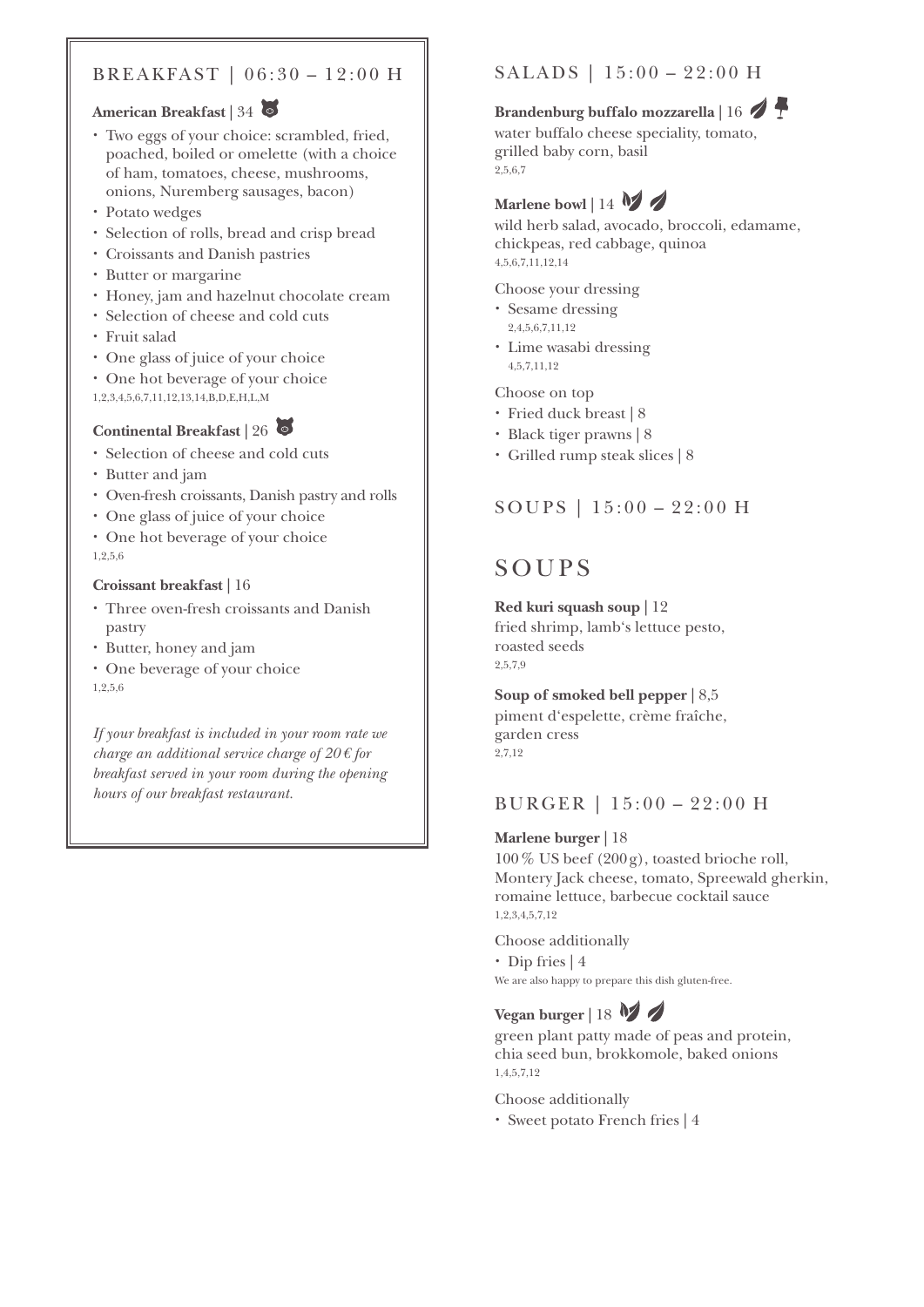## **French fries with truffle | 12**

Grana Padano, truffle mayonnaise 2,3

**Baked jumbo shrimps |** 14,5 sesame wasabi mayonnaise 1,2,3,5,6,7,9,11

**Berlin curry sausage | 12,5**  $\bullet$ spicy tomato curry sauce 2,7,12

Choose additionally  $\cdot$  Dip fries | 4

#### Tarte flambée | 12,5 0

crème fraîche, spring onions, smoked bacon 1,2,3,4,5,7

## DESSERTS | 15:00 – 22:00 H

**Vegan cherry | 12,5**  $\sqrt{ }$ cherry brandy dome, cherry stones, cherry vinegar sorbet, gel, roasted chocolate 1,5,6,14

**Walnut & pear |** 12,5 sorbet, pear compote, pear gel, walnut ginger crumble 1,4,5,6

### MENU | 22:00 – 15:00 H

Buffalo mozzarella | 16 water buffalo cheese speciality, tomato, grilled baby corn, basil 2,5,6,7

**Red kuri squash soup |** 12 fried shrimp, lamb's lettuce pesto, roasted seeds 2,5,7,9

**Soup of smoked bell pepper |** 8,5 piment d'espelette, crème fraîche, garden cress 2,7,12

**Spinach cappelletti |** 22,5 in truffle butter, prwans 1,2,3,4,7,9,12

## MAIN DISHES | 15:00 – 22:00 H

**Viennese schnitzel |** 24 potato chive salad, cucumber salad, lemon 1,3,7,12 We are also happy to prepare this dish gluten-free.

#### **Oven-baked peppered salmon |** 28

avocado grain risotto, cauliflower in saffron butter, deep-fried potatoes 1,2,4,7,8,14

#### **Crunchy battered codfish |** 24 cucumber salad,

home-made remoulade 1,2,3,7,8,12

## Veal meatballs , Königsberg style<sup>4</sup> | 18,5

beetroot, baked capers, potato mash 1,2,3,7,12,14

#### **Rump steak |** 34

250g, baked onion rings, Café de Paris butter, grilled vegetables 1,2,7,12

### **Confit butternut squash | 22**  $\frac{1}{2}$

avocado wheat risotto, beluga lentils, pumpkin seed pesto

## **Rigatoni |** 16

1

cherry tomato ragout with pine nuts, parmesan, basil 1,2,3,6

Choose on top

- x Black tiger prawns | 8
- x Grilled rump steak slices | 8



14 Sulphur dioxide

#### **Please note that a 5 € room service fee per order will be added to your bill.**

10 Molluscs

All prices in Euro incl. service and VAT.

5 Nuts